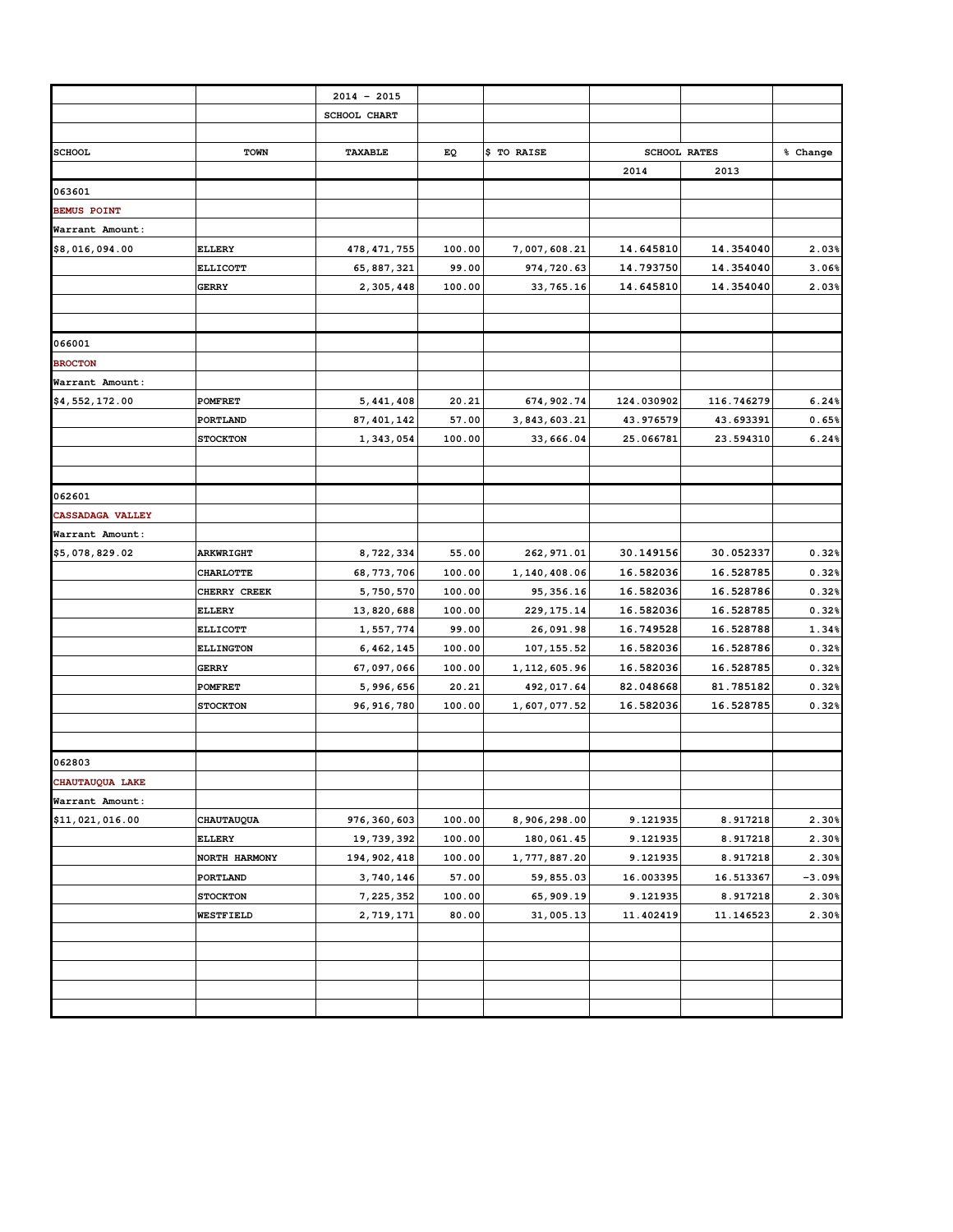|                      |                     | $2014 - 2015$ |        |                 |                     |            |          |
|----------------------|---------------------|---------------|--------|-----------------|---------------------|------------|----------|
|                      |                     | SCHOOL CHART  |        |                 |                     |            |          |
|                      |                     |               |        |                 |                     |            |          |
| <b>SCHOOL</b>        | <b>TOWN</b>         | TAXABLE       | EQ     | \$ TO RAISE     | <b>SCHOOL RATES</b> |            | % Change |
|                      |                     |               |        |                 | 2014                | 2013       |          |
|                      |                     |               |        |                 |                     |            |          |
| 063201               |                     |               |        |                 |                     |            |          |
| <b>CLYMER</b>        |                     |               |        |                 |                     |            |          |
| Warrant Amount:      |                     |               |        |                 |                     |            |          |
| \$<br>4,042,171.00   | <b>CLYMER</b>       | 70, 622, 827  | 100.00 | 991, 872.58     | 14.044646           | 14.043691  | 0.01%    |
|                      | FRENCH CREEK        | 106, 177, 777 | 100.00 | 1, 491, 229.27  | 14.044646           | 14.043691  | 0.01%    |
|                      | <b>MINA</b>         | 110,691,930   | 100.00 | 1,554,628.94    | 14.044646           | 14.043691  | 0.01%    |
|                      | <b>SHERMAN</b>      | 316,150       | 100.00 | 4,440.21        | 14.044646           | 14.043691  | 0.01%    |
|                      |                     |               |        |                 |                     |            |          |
|                      |                     |               |        |                 |                     |            |          |
| 060300               |                     |               |        |                 |                     |            |          |
| <b>DUNKIRK CITY</b>  |                     |               |        |                 |                     |            |          |
| Warrant Amount:      |                     |               |        |                 |                     |            |          |
| \$9,445,854.00       | <b>DUNKIRK-CITY</b> | 284, 962, 516 | 82.00  | 6, 361, 331.25  | 22.323397           | 23.037181  | $-3.10%$ |
|                      | <b>DUNKIRK-TOWN</b> | 100,017,166   | 71.50  | 2,560,605.24    | 25.601658           | 25.701345  | $-0.39%$ |
|                      | <b>SHERIDAN</b>     | 19, 104, 749  | 65.50  | 533, 917.51     | 27.946848           | 26.986412  | 3.56%    |
|                      |                     |               |        |                 |                     |            |          |
| 063801               |                     |               |        |                 |                     |            |          |
| <b>FALCONER</b>      |                     |               |        |                 |                     |            |          |
| Warrant Amount:      |                     |               |        |                 |                     |            |          |
| \$6,960,211.71       | CARROLL             | 3, 317, 959   | 99.00  | 65,120.83       | 19.626772           | 19.208459  | 2.18%    |
|                      | <b>ELLICOTT</b>     | 223, 637, 404 | 99.00  | 4,389,280.36    | 19.626772           | 19.208459  | 2.18%    |
|                      | <b>ELLINGTON</b>    | 41, 981, 117  | 100.00 | 815, 714.28     | 19.430504           | 19.208459  | 1.16%    |
|                      | <b>GERRY</b>        | 6,640,181     | 100.00 | 129,022.07      | 19.430504           | 19.208459  | 1.16%    |
|                      | POLAND              | 80, 221, 514  | 100.00 | 1,558,744.48    | 19.430504           | 19.208459  | 1.16%    |
|                      |                     |               |        |                 |                     |            |          |
|                      |                     |               |        |                 |                     |            |          |
| 064603               |                     |               |        |                 |                     |            |          |
| <b>FORESTVILLE</b>   |                     |               |        |                 |                     |            |          |
| Warrant Amount:      |                     |               |        |                 |                     |            |          |
|                      | <b>ARKWRIGHT</b>    | 19,490,822    | 55.00  | 644, 041.16     | 33.043304           | 32.673225  | 1.13%    |
| (Including Catt. Co) | <b>HANOVER</b>      | 92, 269, 717  | 97.00  | 1, 728, 755.65  | 18.735894           | 18.337014  | 2.18%    |
| 3,677,155            | SHERIDAN            | 27, 268, 057  | 65.50  | 756, 587.31     | 27.746286           | 25.671820  | 8.08%    |
|                      | <b>VILLENOVA</b>    | 13, 105, 471  | 65.00  | 366, 425.29     | 27.959719           | 27.646575  | 1.13%    |
|                      |                     |               |        |                 |                     |            |          |
|                      |                     |               |        |                 |                     |            |          |
| 065801               |                     |               |        |                 |                     |            |          |
| <b>FREDONIA</b>      |                     |               |        |                 |                     |            |          |
| Warrant Amount:      |                     |               |        |                 |                     |            |          |
| \$15,210,823.00      | <b>ARKWRIGHT</b>    | 6, 525, 347   | 55.00  | 276, 254.29     | 42.335571           | 41.738826  | 1.43%    |
|                      | DUNKIRK-TOWN        | 628,048       | 71.50  | 20, 452.90      | 32.565823           | 31.233135  | 4.27%    |
|                      | <b>POMFRET</b>      | 114, 125, 995 | 20.21  | 13, 148, 807.51 | 115.213081          | 113.589084 | 1.43%    |
|                      | PORTLAND            | 15, 975, 648  | 57.00  | 652, 607.01     | 40.850112           | 42.511766  | $-3.91%$ |
|                      | SHERIDAN            | 31, 300, 537  | 65.50  | 1, 112, 701.29  | 35.548952           | 32.794791  | 8.40%    |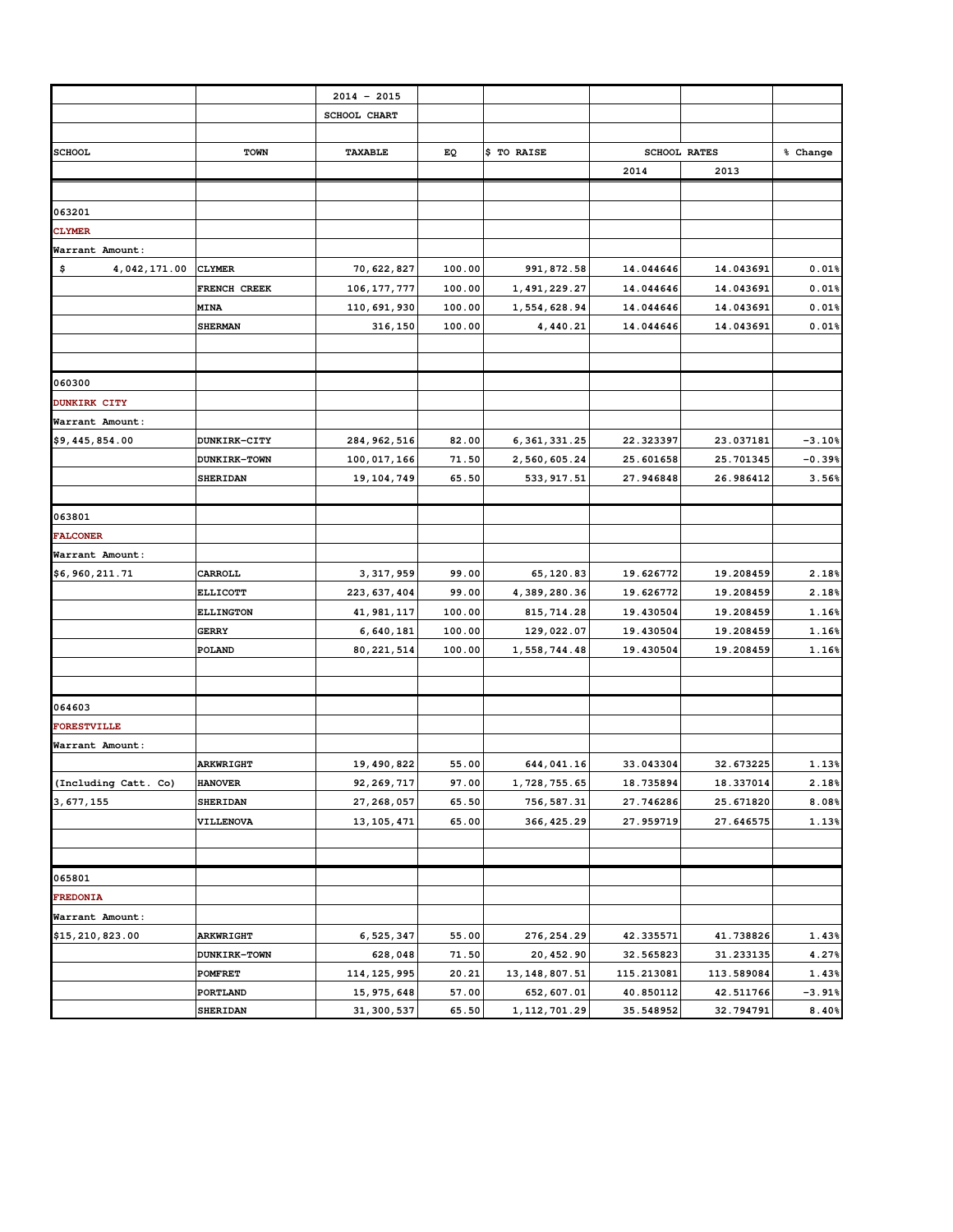|                         |                  | $2014 - 2015$ |        |                |           |                     |          |
|-------------------------|------------------|---------------|--------|----------------|-----------|---------------------|----------|
|                         |                  | SCHOOL CHART  |        |                |           |                     |          |
|                         |                  |               |        |                |           |                     |          |
| <b>SCHOOL</b>           | <b>TOWN</b>      | TAXABLE       | EQ     | \$ TO RAISE    |           | <b>SCHOOL RATES</b> |          |
|                         |                  |               |        |                | 2014      | 2013                |          |
|                         |                  |               |        |                |           |                     |          |
|                         |                  |               |        |                |           |                     |          |
| 062401                  |                  |               |        |                |           |                     |          |
| <b>FREWSBURG</b>        |                  |               |        |                |           |                     |          |
| Warrant Amount:         |                  |               |        |                |           |                     |          |
|                         | <b>BUSTI</b>     | 14,580,039    | 100.00 | 358, 221.00    | 24.569276 | 24.065381           | 2.09%    |
| (Including Catt. Co)    | CARROLL          | 128,061,123   | 99.00  | 3, 178, 224.00 | 24.818024 | 24.065936           | 3.13%    |
| 5,081,905               | <b>KIANTONE</b>  | 43, 804, 325  | 100.00 | 1,076,240.00   | 24.569263 | 24.065381           | 2.09%    |
|                         | POLAND           | 12, 205, 696  | 100.00 | 299,885.00     | 24.569267 | 24.065381           | 2.09%    |
|                         |                  |               |        |                |           |                     |          |
| 047201                  |                  |               |        |                |           |                     |          |
| <b>GOWANDA</b>          |                  |               |        |                |           |                     |          |
| (includes Library Tax)  |                  |               |        |                |           |                     |          |
| Warrant Amount:         |                  |               |        |                |           |                     |          |
| \$1,937.53              | <b>HANOVER</b>   | 106,140       | 97.00  | 1,915.32       | 18.045210 | 17.550910           | 2.82%    |
| (Including Catt. Co)    |                  |               |        |                |           |                     |          |
|                         |                  |               |        |                |           |                     |          |
| 060800                  |                  |               |        |                |           |                     |          |
| <b>JAMESTOWN</b>        |                  |               |        |                |           |                     |          |
| Warrant Amount:         | <b>JAMESTOWN</b> | 666, 219, 968 | 100.00 | 9,189,563.83   | 19.740340 | 19.665628           | 0.38%    |
| \$14,641,567.00         | <b>KIANTONE</b>  | 37, 692, 465  | 100.00 | 583, 305.57    | 19.741755 | 19.695181           | 0.24%    |
|                         | <b>BUSTI</b>     | 27,074,639    | 100.00 | 399, 982.61    | 19.740969 | 19.693623           | 0.24%    |
|                         | <b>ELLICOTT</b>  | 10, 513, 410  | 99.00  | 157,050.69     | 19.940373 | 19.693623           | 1.25%    |
|                         | CARROLL          | 51,600        | 99.00  | 1,028.92       | 19.940373 | 19.693623           | 1.25%    |
|                         |                  |               |        |                |           |                     |          |
| 064801<br><b>PANAMA</b> |                  |               |        |                |           |                     |          |
| Warrant Amount:         |                  |               |        |                |           |                     |          |
| \$3,461,172.00          | <b>BUSTI</b>     | 25, 723, 449  | 100.00 | 485, 766.42    | 18.884190 | 18.961580           | $-0.41%$ |
|                         | <b>HARMONY</b>   | 85, 628, 088  | 100.00 | 1,617,016.81   | 18.884190 | 18.961580           | $-0.41%$ |
|                         | NORTH HARMONY    | 70,550,406    | 100.00 | 1, 332, 287.05 | 18.884190 | 18.961580           | $-0.41%$ |
|                         | <b>SHERMAN</b>   | 1,382,200     | 100.00 | 26, 101.72     | 18.884180 | 18.961570           | $-0.41%$ |
|                         |                  |               |        |                |           |                     |          |
|                         |                  |               |        |                |           |                     |          |
| 063001                  |                  |               |        |                |           |                     |          |
| PINE VALLEY             |                  |               |        |                |           |                     |          |
| Warrant Amount:         |                  |               |        |                |           |                     |          |
| \$1,872,822.42          | <b>ARKWRIGHT</b> | 1,508,592     | 55.00  | 49,579.36      | 32.864658 | 32.220227           | 2.00%    |
|                         | <b>CHARLOTTE</b> | 1,583,387     | 100.00 | 28,620.61      | 18.075562 | 17.721125           | 2.00%    |
|                         | CHERRY CREEK     | 49, 346, 282  | 100.00 | 891, 961.78    | 18.075562 | 17.721125           | 2.00%    |
|                         | <b>ELLINGTON</b> | 11, 256, 491  | 100.00 | 203, 467.40    | 18.075562 | 17.721125           | 2.00%    |
|                         | <b>VILLENOVA</b> | 25,081,192    | 65.00  | 697, 471.76    | 27.808557 | 27.263269           | 2.00%    |
|                         |                  |               |        |                |           |                     |          |
|                         |                  |               |        |                |           |                     |          |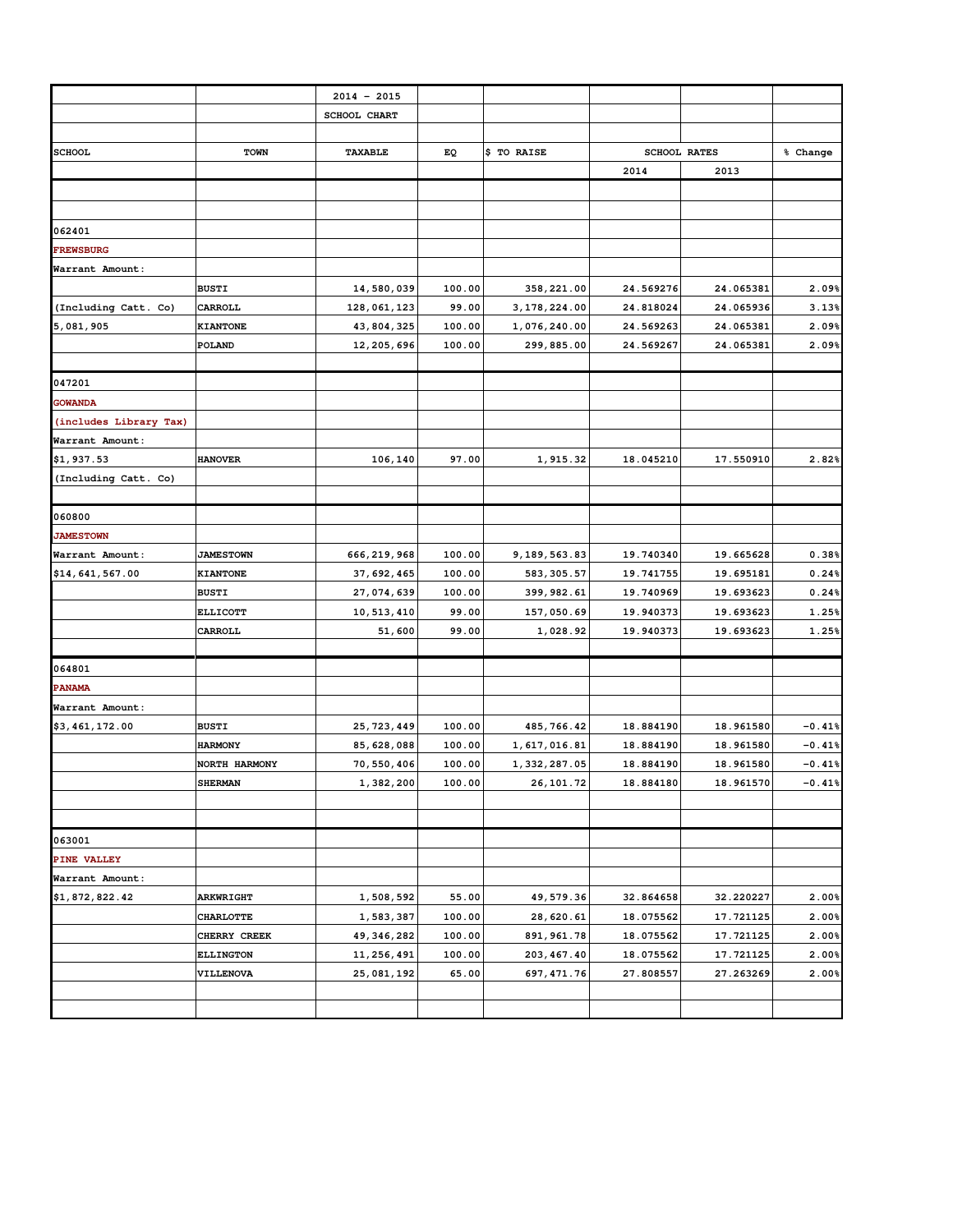|                        |                  | $2014 - 2015$ |        |                |           |                     |           |
|------------------------|------------------|---------------|--------|----------------|-----------|---------------------|-----------|
|                        |                  | SCHOOL CHART  |        |                |           |                     |           |
|                        |                  |               |        |                |           |                     |           |
| <b>SCHOOL</b>          | <b>TOWN</b>      | TAXABLE       | EQ     | \$ TO RAISE    |           | <b>SCHOOL RATES</b> | % Change  |
|                        |                  |               |        |                | 2014      | 2013                |           |
| 047601                 |                  |               |        |                |           |                     |           |
| <b>RANDOLPH</b>        |                  |               |        |                |           |                     |           |
| (includes Library Tax) |                  |               |        |                |           |                     |           |
| Warrant Amount:        |                  |               |        |                |           |                     |           |
| \$93,758.45            | <b>ELLINGTON</b> | 3,738,171     | 100.00 | 40,867.44      | 10.943996 | 11.779743           | $-7.09%$  |
| (Including Catt. Co)   | POLAND           | 4,827,879     | 100.00 | 52, 792.25     | 10.946404 | 11.779682           | $-7.07%$  |
|                        |                  |               |        |                |           |                     |           |
|                        |                  |               |        |                |           |                     |           |
|                        |                  |               |        |                |           |                     |           |
|                        |                  |               |        |                |           |                     |           |
| 066201                 |                  |               |        |                |           |                     |           |
| <b>RIPLEY</b>          |                  |               |        |                |           |                     |           |
| Warrant Amount:        |                  |               |        |                |           |                     |           |
| \$2,036,491.00         | <b>RIPLEY</b>    | 81, 770, 759  | 100.00 | 2,036,491.00   | 24.904881 | 28.128369           | $-11.46%$ |
|                        |                  |               |        |                |           |                     |           |
|                        |                  |               |        |                |           |                     |           |
| 066601                 |                  |               |        |                |           |                     |           |
| <b>SHERMAN</b>         |                  |               |        |                |           |                     |           |
| Warrant Amount:        |                  |               |        |                |           |                     |           |
| \$2,496,712.00         | CHAUTAUQUA       | 12, 452, 412  | 100.00 | 234,630.00     | 18.842133 | 18.212988           | 3.45%     |
|                        | <b>CLYMER</b>    | 709,752       | 100.00 | 13, 373.00     | 18.841793 | 18.213194           | 3.45%     |
|                        | FRENCH CREEK     | 4, 128, 491   | 100.00 | 77,789.00      | 18.841993 | 18.213052           | 3.45%     |
|                        | MINA             | 23, 493, 677  | 100.00 | 442, 671.00    | 18.842134 | 18.212971           | 3.45%     |
|                        | NORTH HARMONY    | 2,985,062     | 100.00 | 56,245.00      | 18.842155 | 18.212803           | 3.46%     |
|                        | <b>RIPLEY</b>    | 18, 104, 508  | 100.00 | 341, 127.00    | 18.842103 | 18.212980           | 3.45%     |
|                        | <b>SHERMAN</b>   | 58, 220, 950  | 100.00 | 1,097,006.00   | 18.842118 | 18.212968           | 3.45%     |
|                        | WESTFIELD        | 9,929,701     | 80.00  | 233, 871.00    | 23.556730 | 22.766252           | 3.47%     |
|                        |                  |               |        |                |           |                     |           |
|                        |                  |               |        |                |           |                     |           |
| 064601                 |                  |               |        |                |           |                     |           |
| SILVER CREEK           |                  |               |        |                |           |                     |           |
| (includes Library Tax) |                  |               |        |                |           |                     |           |
| Warrant Amount:        | <b>HANOVER</b>   | 256, 195, 597 | 97.00  | 4, 622, 927.48 | 18.352853 | 18.278424           | 0.41%     |
| \$5,777,850.00         | <b>SHERIDAN</b>  | 43,063,066    | 65.50  | 1, 150, 745.03 | 27.179035 | 25.589793           | 6.21%     |
| (Including Erie Co)    |                  |               |        |                |           |                     |           |
|                        |                  |               |        |                |           |                     |           |
|                        |                  |               |        |                |           |                     |           |
| 062201                 |                  |               |        |                |           |                     |           |
| <b>SOUTHWESTERN</b>    |                  |               |        |                |           |                     |           |
| Warrant Amount:        | <b>BUSTI</b>     | 444,281,814   | 100.00 | 8, 995, 553.63 | 20.247405 | 20.491139           | $-1.19%$  |
| \$12,719,160.00        | <b>ELLICOTT</b>  | 179, 549, 367 | 99.00  | 3, 672, 123.46 | 20.451888 | 20.491091           | $-0.19%$  |
|                        | <b>HARMONY</b>   | 2,542,718     | 100.00 | 51, 482.92     | 20.247199 | 20.490920           | $-1.19%$  |
|                        |                  |               |        |                |           |                     |           |